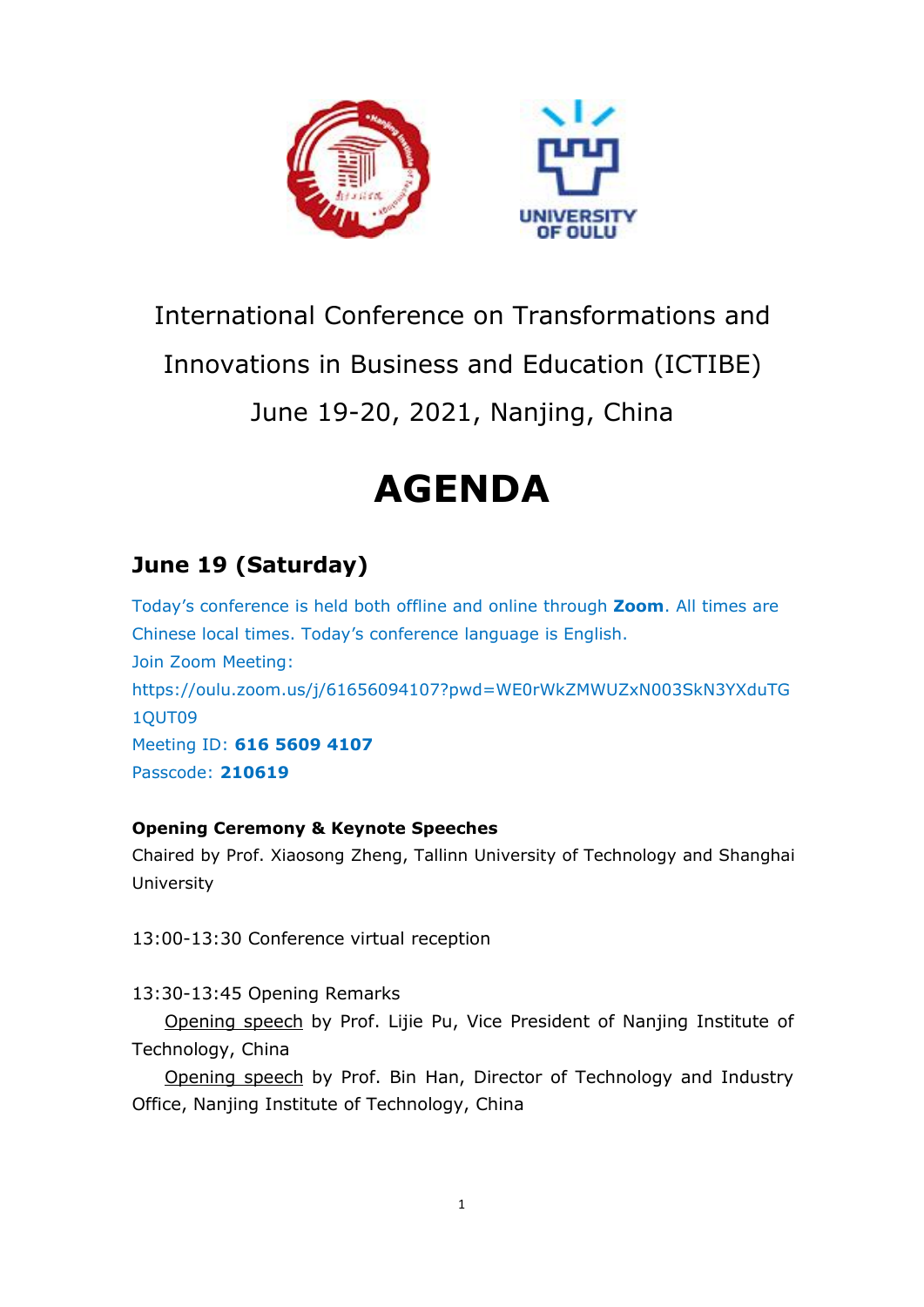13:45-14:15 Keynote speech 1: Software Revolution Behind the Scenes of Digitalization. Prof. Markku Oivo, Director of M3S, University of Oulu, Finland

14:15-14:30 Keynote speech 2: Cultivating Model of NJIT-Oulu Cooperation Program. Prof. Jing Jiang, Executive Dean of School of Education, Nanjing Institute of Technology, China

14:30-15:00 Keynote speech 3: On Intervention Research: Information Systems Example. Prof. Mikko Siponen, Member of the Finnish Academy of Science and Letters, China Changjiang Scholar, University of Jyvaskyla, Finland

15:00-15:15 Coffee Break

15:15-15:35 Keynote speech 4: New Era New Development of TNE from SILC Business School SHU Perspective. Prof. Xiaohan Hu, Deputy-dean of SILC Business School, Shanghai University, China

15:35-15:55 Keynote speech 5: Integration and Spillover-practice at NUIST Reading Academy. Prof. Yan Ma, Dean of School of Reading, Nanjing University of Information Science and Technology, China

## **Parallel Paper Presentations (online): Transformations and Innovations in Business**

16:00-16:15 Anne Keränen, Pauliina Ulkuniemi, Jan Hermes. Facilitating Shared Understanding of Business Responsibility

16:15-16:30 Marika Iivari, Petri Ahokangas. Platforms, Convergence and Modularity: Case of Broadcasting Industry

16:30-16:45 Tiia Vissak. Forms of Firms' Nonlinear Internationalization 16:45-17:00 Nia Fitria, Qingmei Tan, The Impact of Working Remotely from Home on Employee Performance during COVID-19 Pandemic: A case of Batam City, Indonesia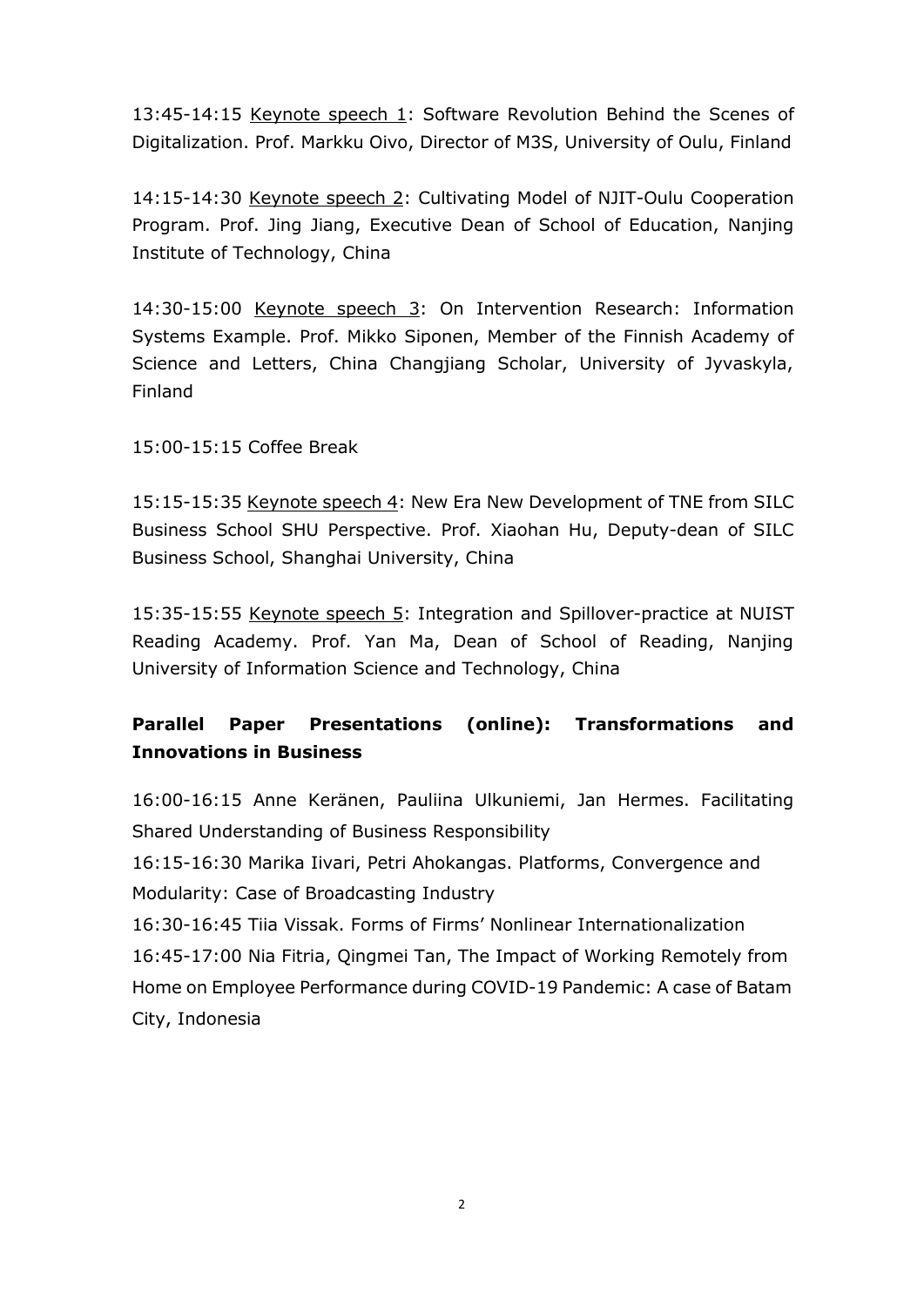# **June 20 (Sunday)**

Today's conference is held both offline and online through VooV Meeting (腾 讯会议). All times are Chinese local times. Today's conference language is Chinese.

腾讯会议号:795398185 密码:8720

### **1. Parallel Paper Presentations (online)**

Chaired by Prof. Xiaosong Zheng

9:00-9:15 Yi Yang, Yanfeng Mao, Tianqi Leng. The Effect of Relational Resources on Thriving at Work: The Role of Agentic Behaviours and Ability to Manage Resources

9:15-9:30 Tianai Yin. An In-Depth Analysis on Sino-Foreign University Students' Perceived Stress

9:30-9:45 Yurong Zhang. Influence of Resource Mismatch between Industries on Environmental Efficiency

9:45-10:00 Hairong Wang, Qingyu Li, Xinyu Chen. Research on Investment Efficiency Evaluation of Urban Agglomeration Environmental Pollution Control- evidence from the Yangtze River Delta Urban Agglomeration 10:00-10:15 Jingwei Xu, Shikun Gong, Li Shen. The Enlightened Significance of German Retirement Welfare System to Domestic Aging Population

10:15-10:30 Coffee Break

10:30-10:45 Hui Lv; Meijun Ning; Zhangquan Li; Qi Li. A Study of the Quality Assessment of Accounting Degree Education in China

10:45-11:00 Hongyun Jiang, Qiang Li. Research on Bond Default Reasons: A Case Study of Wintime Energy Co., Ltd.

11:00-11:15 Hao Zhang, Hong Dong, Shiqi Wang, Li Yao, Menxiang Xu. Does Net Sophistication of Service Export Increase the Value-Added Rate of Manufacturing Exports? -- Empirical Evidence from Input-Output Analysis of 42 Countries

11:15-11:30 Suning Jin, Jingwei Xu. The Role of the German State in the Emerging Biogas Industry Lessons for China

11:30-11:45 Xiuwei Tang. Debt Structure Choice in Chinese Firms: Evidence from Listed SMEs